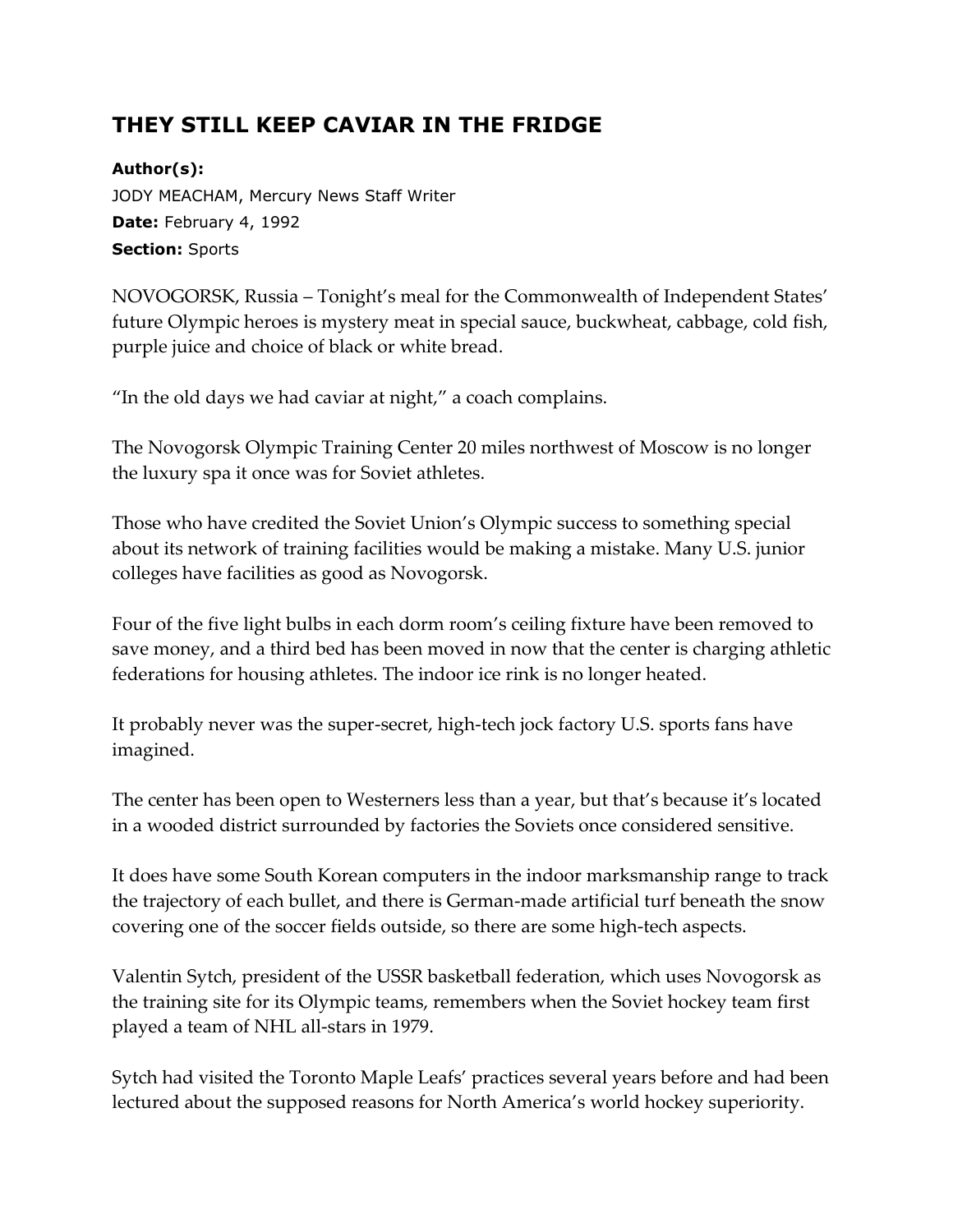Canada and the United States had 10,000 ice rinks compared with the USSR's 60, Sytch was told. There was no way the Soviets could compete, he heard them say.

But the Soviet team won the hockey game 6-0 and three years later returned to win 8-1.

"It is not the ice fields that compete," Sytch said. "It is the sportsmen.

"It is not the money that solves all the problems in sports. The main factor in sports is how I compete and how I train."

The 32 types of athletes who have spent time at Novogorsk – gymnasts, figure skaters, soccer players, marksmen, basketball players, hockey players, volleyball players, team handball players, swimmers, cross-country skiers, biathletes, even chess players (yes, that's Anatoly Karpov sipping purple stuff in the canteen) – have played and trained well as the trophy cases attest.

Vladimir Ossipovich runs the center from a desk beneath a wall portrait of Lenin with flags of the Russian republic and the International Olympic Committee flying outside in the winter wind. The military guard at the gate asks no questions before opening it for your taxi.

"For two years we have been financing ourselves," Ossipovich says. "We offer a very high level of service."

But in the new Russia he's having trouble making ends meet with his 5 million ruble annual budget.

The Novogorsk center charges each sports federation 81 rubles per athlete per day for accommodations and use of training and medical facilities, which is very expensive by Russian standards.

That doesn't cover the center's costs, however, and Ossipovich has begun selling use of its recreation, health service, restaurant and hotel facilities to the surrounding factories. The center also sells hot water to the local villagers.

He says there's still caviar in the fridge.